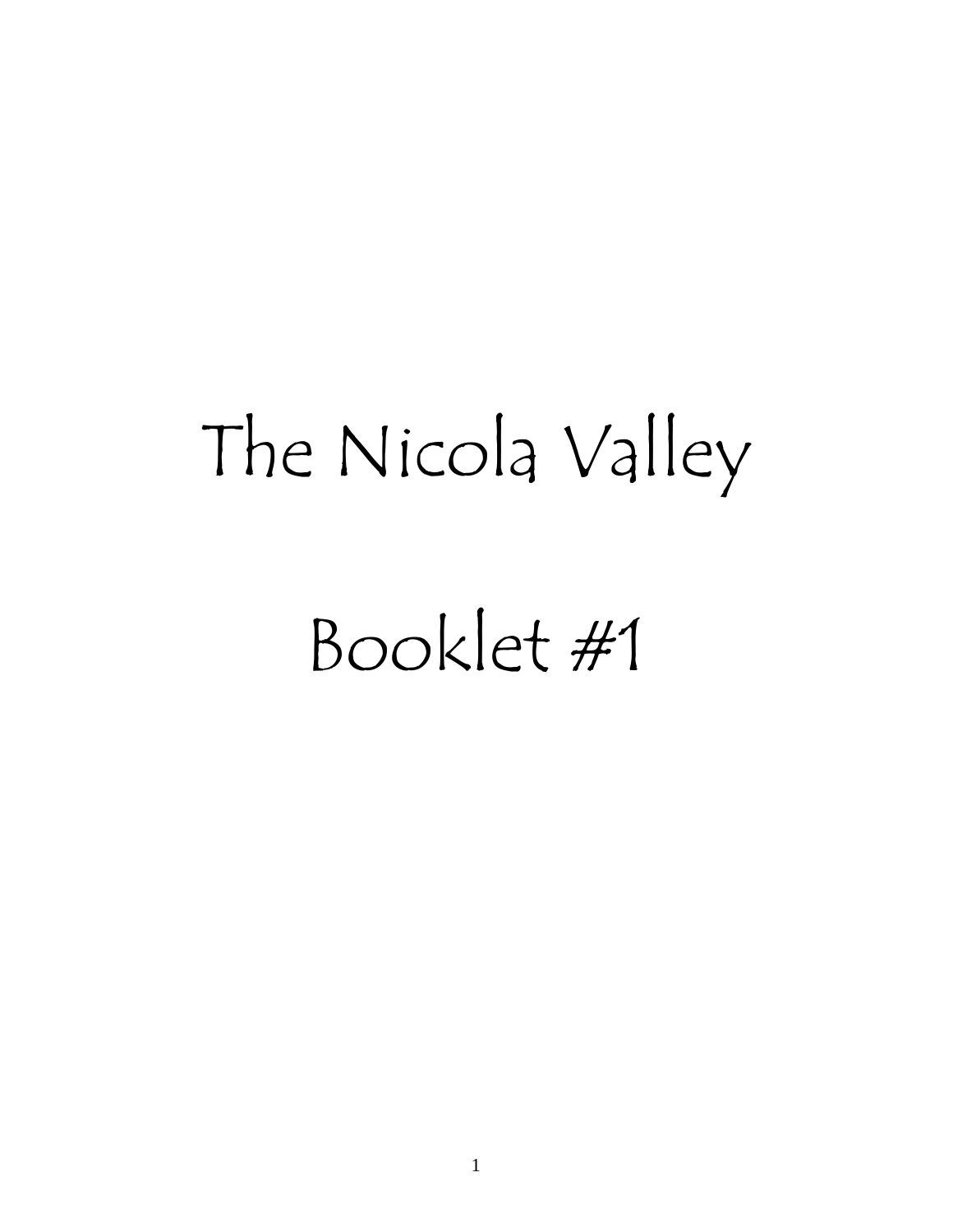# **SUMMER**

The Okanagan and the Nle?kepmx peoples of the Nicola Valley lived in Summer lodges during the summer months. These lodges were a framework of wood covered with bark or mats. Women would make tule mats to cover the summer lodge. The summer lodges were **portable** dwellings. These dwellings were lightweight and could be taken down and moved new a new location. The summer time was when the Nicola Valley people were most **mobile**, moving from place to place to live.



Early Nicola Valley residents (*NVAA*)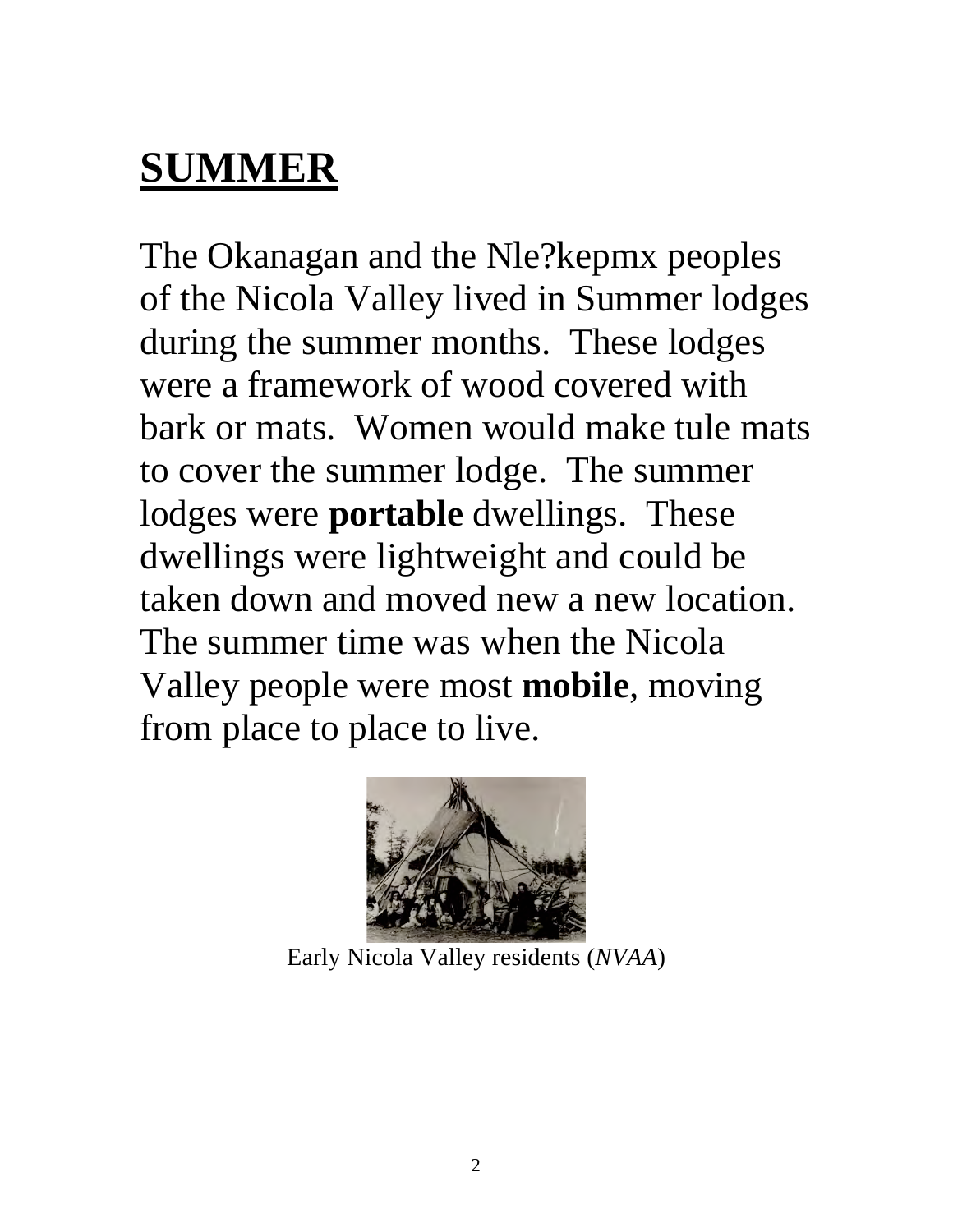#### **GATHERING**

The women would be very busy during the summer. Their activities included: gathering a large variety of plant foods: Roots, stems, berries, leaves and bulbs. Roots were gathered by using a digging stick. Berries such as huckleberries, saskatoons, and chokecherries were picked. The women would dry the berries on tule mats and make 'fruit leather' out of them. This would be stored away for the winter. The women also dried the berries for beverages and flavorings to be used on other foods.



Leteesh Archachan picking huckleberries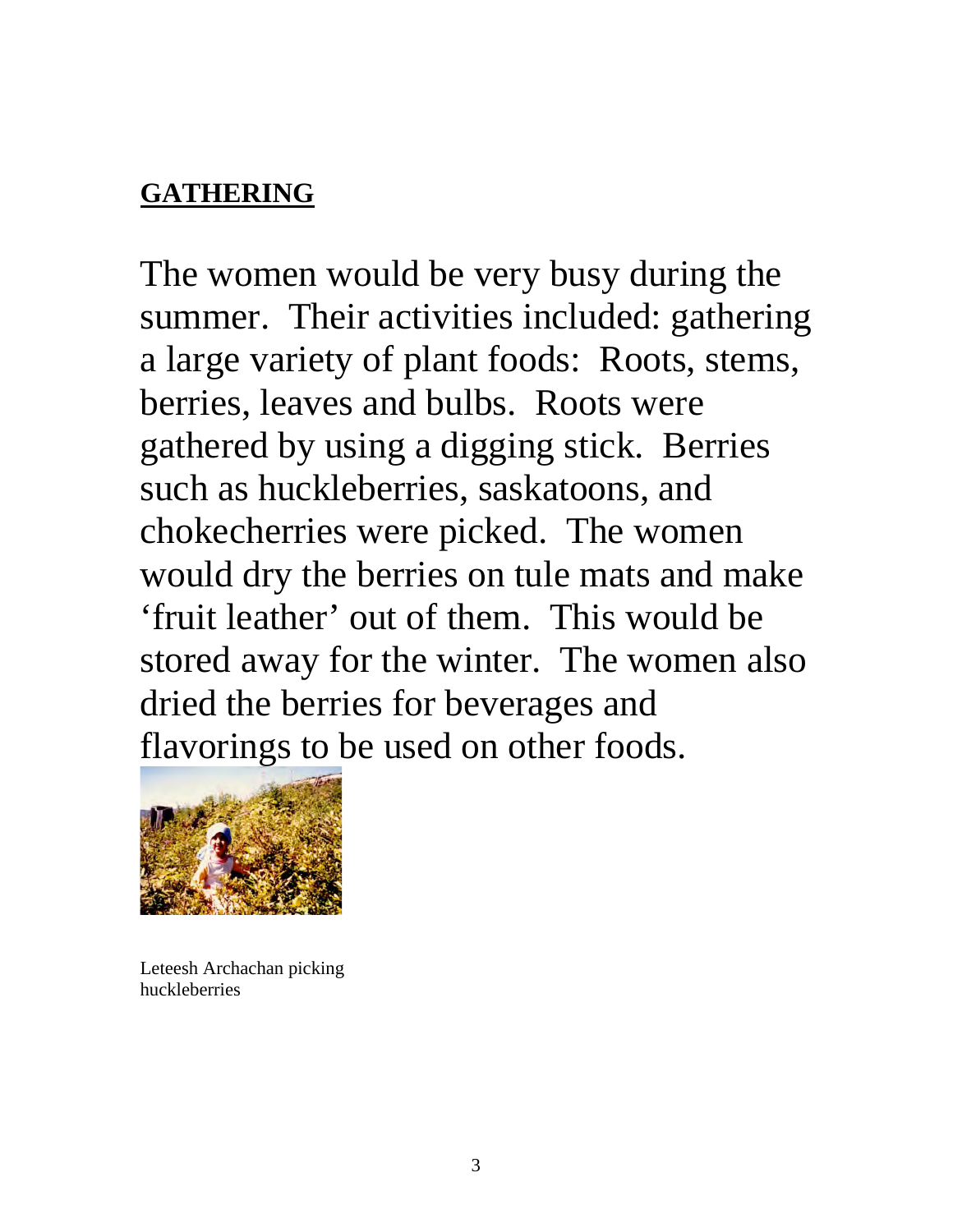Today many Okanagan and Nle**/**kepmx families still go to the mountains during the summer to pick huckleberries and other berries. Today the women freeze the berries, can the berries, and make jams and jellies out of the berries.



**Cheryl McLeod and Grandma Sarah McLeod picking Soapberries and Huckleberries**

 $\blacksquare$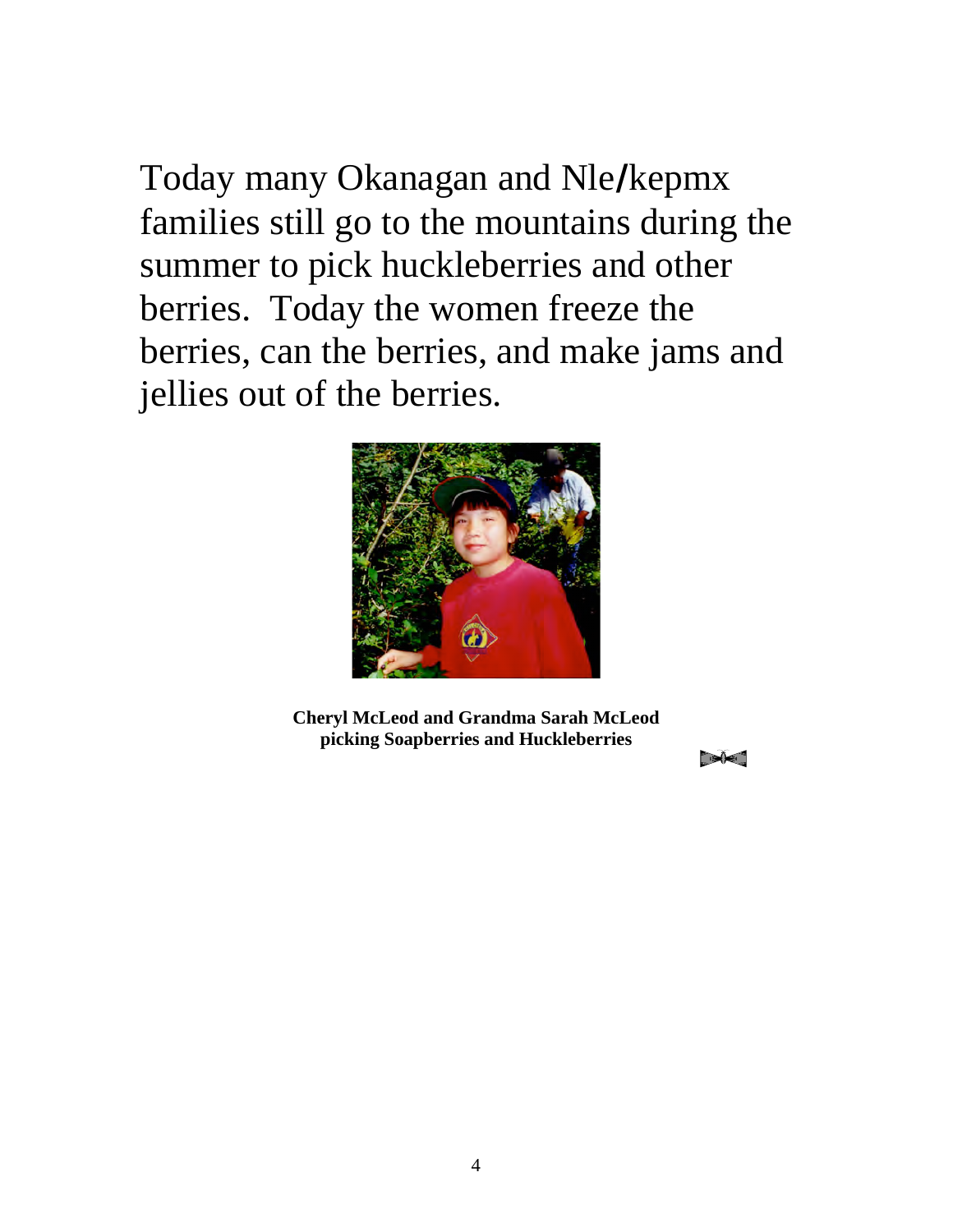#### **FISHING**



**Lois Archachan &James Blankenship Archie Blankenship Gill net fishing salmon fishing at Tilton, B.C. at Tilton, B.C.**



During the summer months the men would fish. Fishing was not only done in the summer, it was done all year around. Fish were caught in rivers, lakes and streams. Sometimes the whole family would travel to the fishing spots. The people of the Nicola Valley also traveled to the Fraser River and the Thompson River to fish.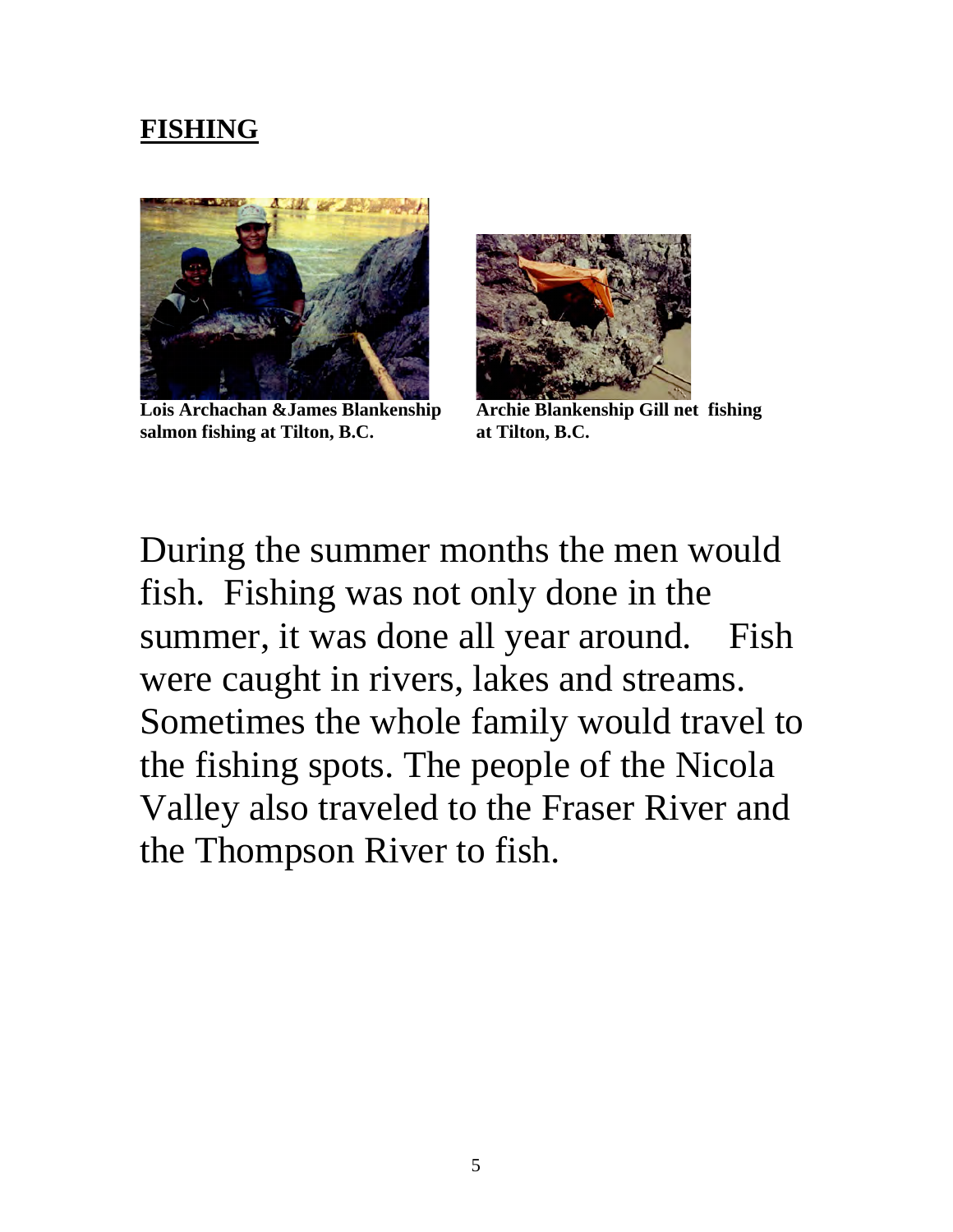

**Fish trap (weir) in the Nicola River (***NVAA)*

The types of fish that can be caught in the Nicola Valley are: salmon, lake fish such as trout, kokanee suckers and squawfish. In deep water, salmon were caught with **dip nets.** The fish were also speared from the shore, and sometimes the Nle**/**kepmx men would fish at night by torchlight. In shallow water the fish were netted or speared behind **weirs.**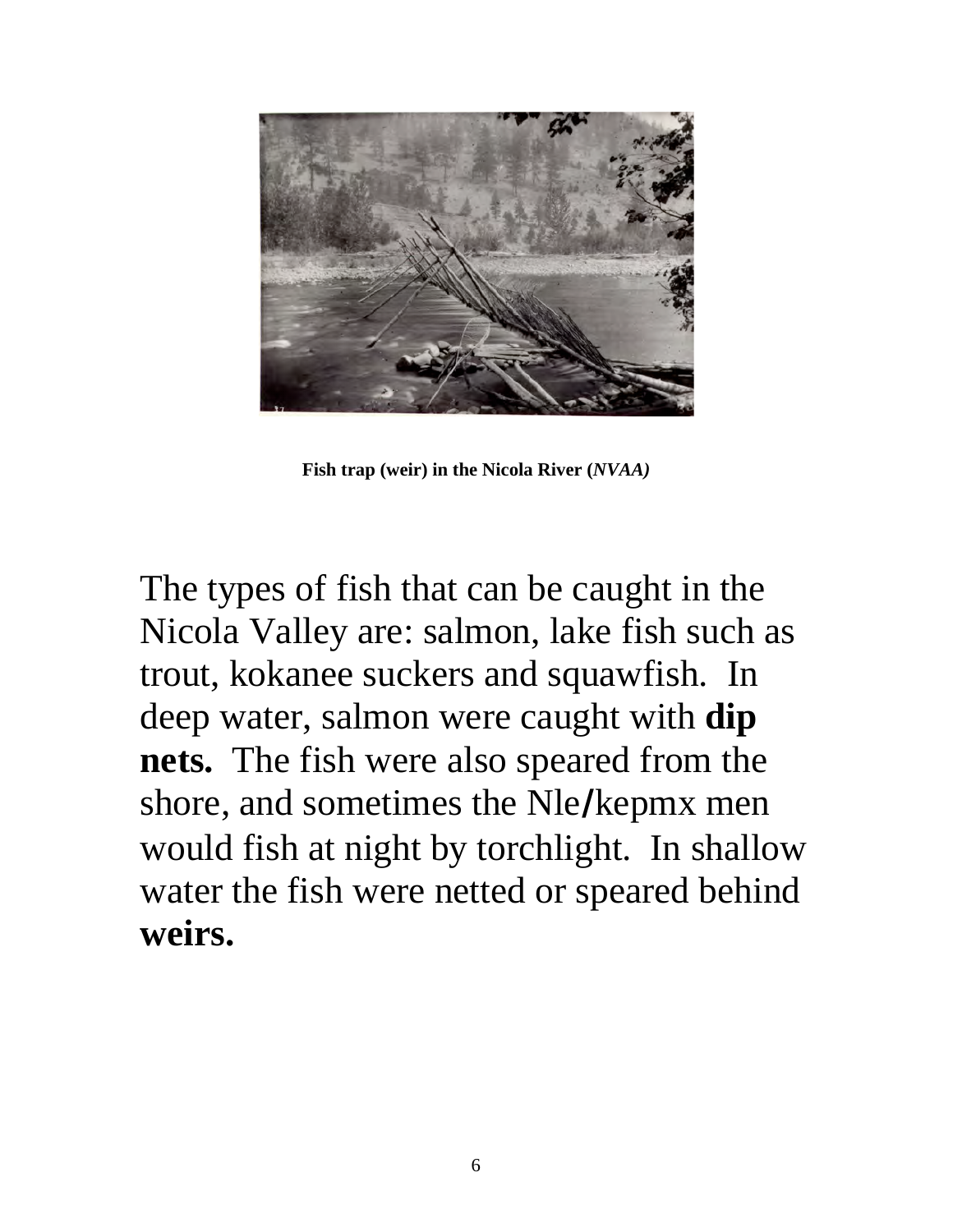

**Louis Elkins Dip Net fishing**



**Dip Net**



**James Blankenship, Candace & Bryce Archachan climbing up the steep embankment**

Each family fished in their own special areas. If a family wanted to fish in another's fishing spot permission had to be granted.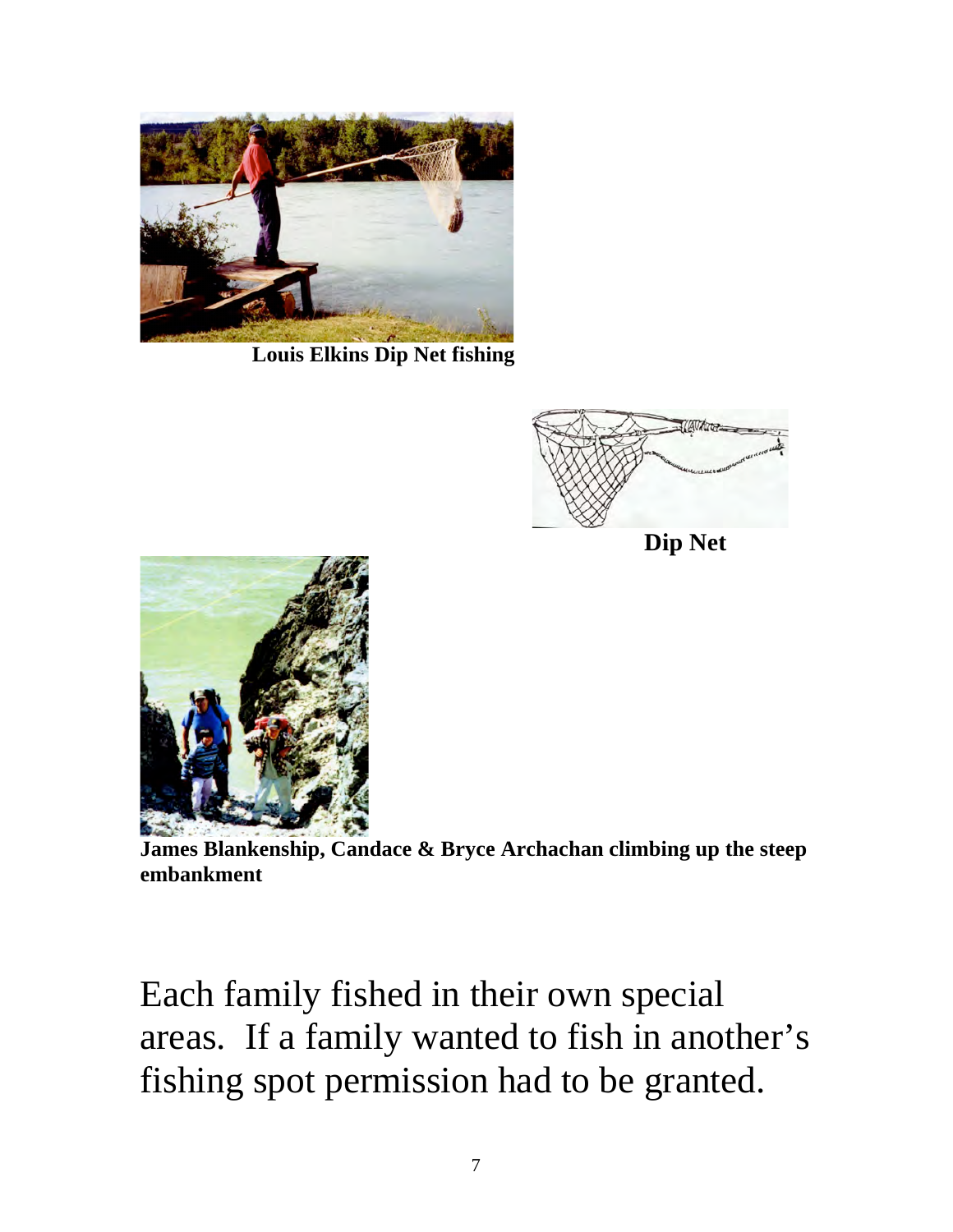As long as the fishing spot was not being used it was okay for a visiting family to fish there. The people had **respect** for each other and would not **intrude** on one another. Several members of a band would meet at the station and fish together. The fish was shared equally amongst the families.



**Lois Archachan and Leteesh Archachan holding a big salmon**

The salmon was prepared by splitting the backbone of the salmon and then removing the backbone. The salmon was then split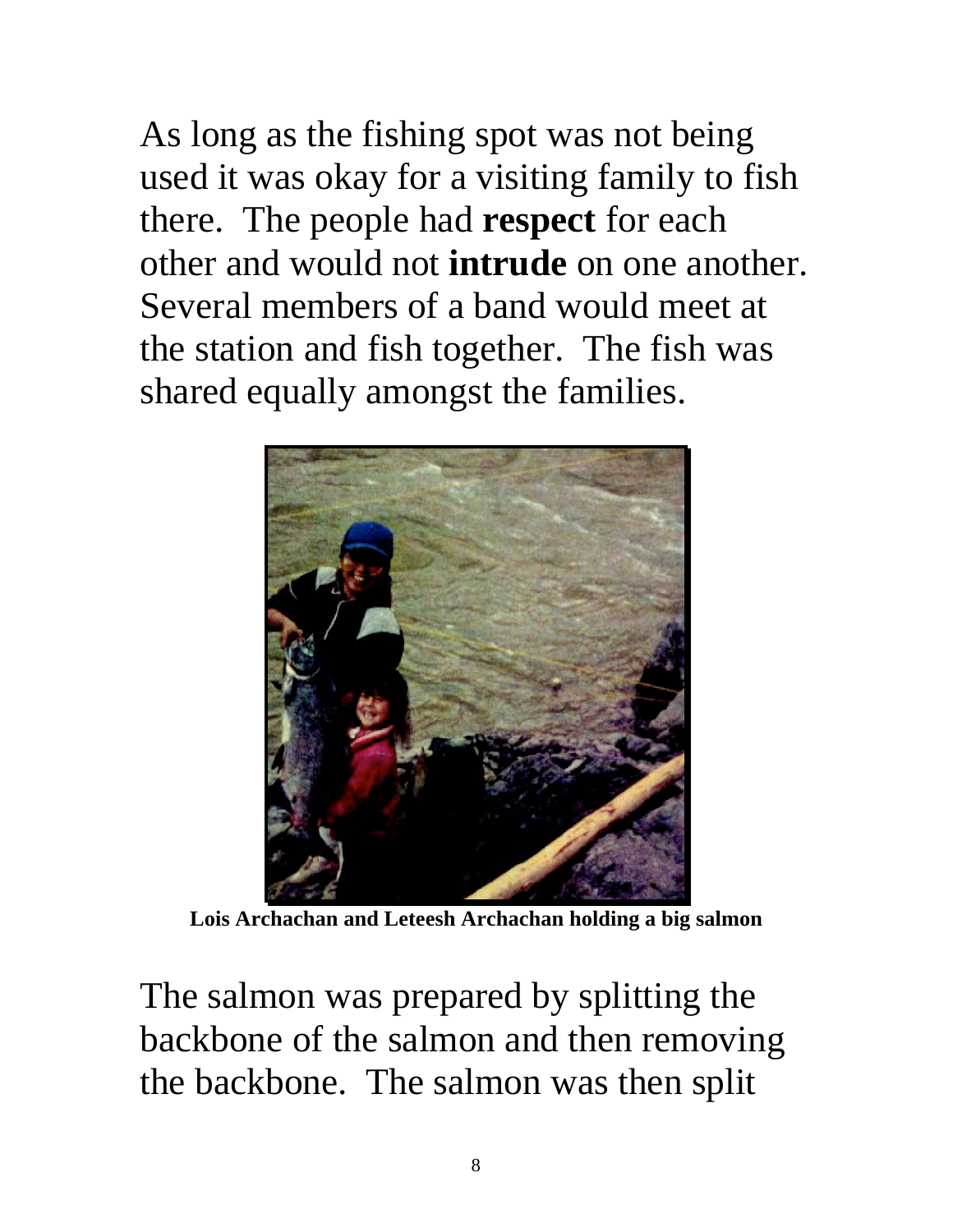and held open by sticks. The salmon was then placed on drying racks. This is called wind-dried salmon. The people also smoked the salmon and ate the salmon fresh.



**Dolly Voght hanging split salmon to the drying rack**

Today many of the First Nations people of the Nicola Valley fish in the lakes, streams and rivers that their ancestors fished in. Most fishermen today still make their own dip nets, but they buy their bait and hooks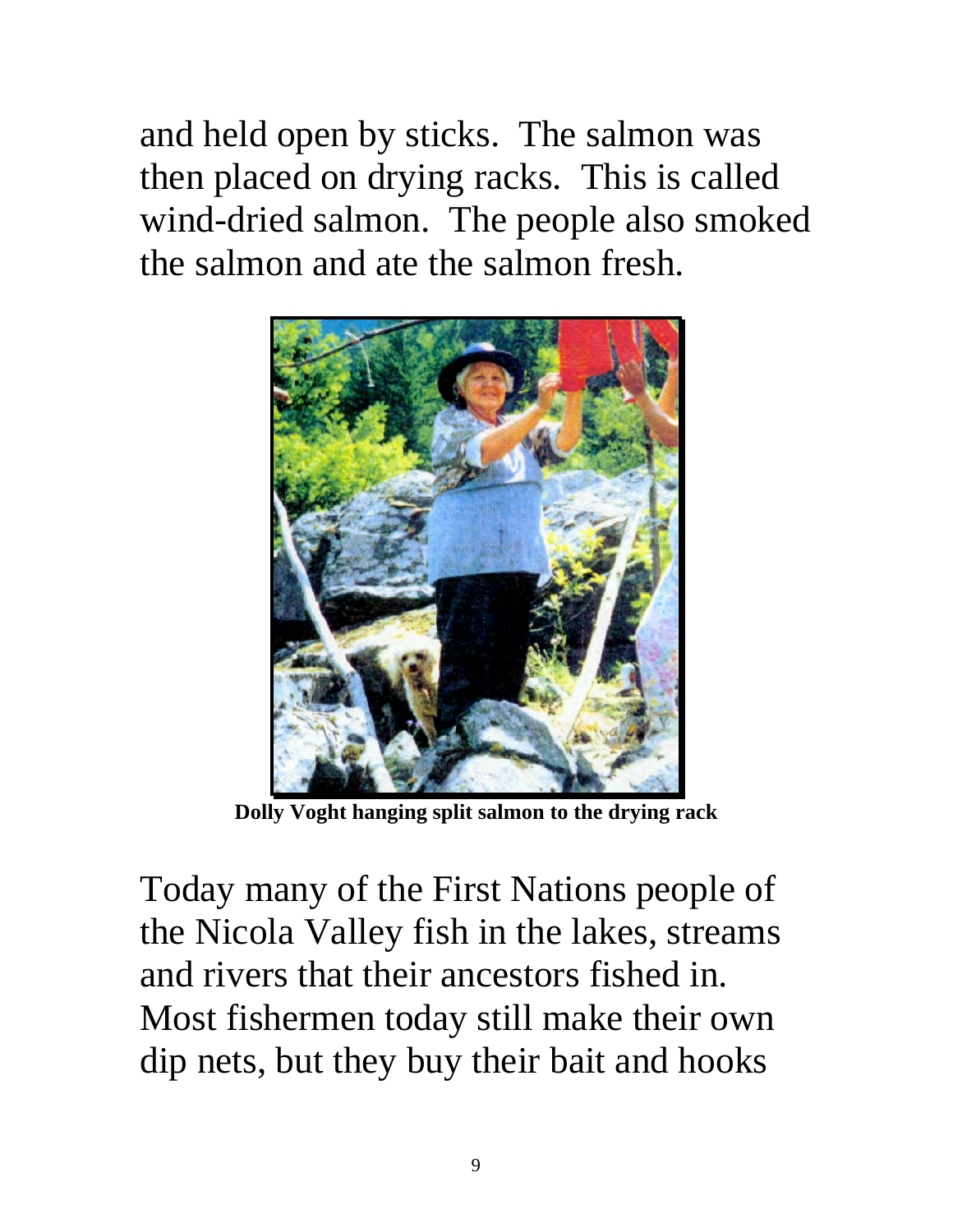from sport shops. Today, salmon is still dried the traditional way. Dried salmon is very popular; most First Nations people consider this a **delicacy.** Today, some of the salmon can be canned, smoked, and frozen.

In late August and early September the Okanagan people fished for Kokanee fish in Nicola Lake and Douglas Lake. They called this "Muk Muk". When Muk Muk fishing, families would join together at the lake. Two or three men would fish for Kokanee with a net and the fish would be placed in a big box. Once the box was full of Kokanee someone would yell "Muk Muk". Once Muk Muk was hollered all of the families would dig into the box and take their share of the Kokanee. This way of fishing made sure that every family got their fair share of the Kokanee. No one would be left out. This style of fishing is rarely done anymore because the fish population has decreased.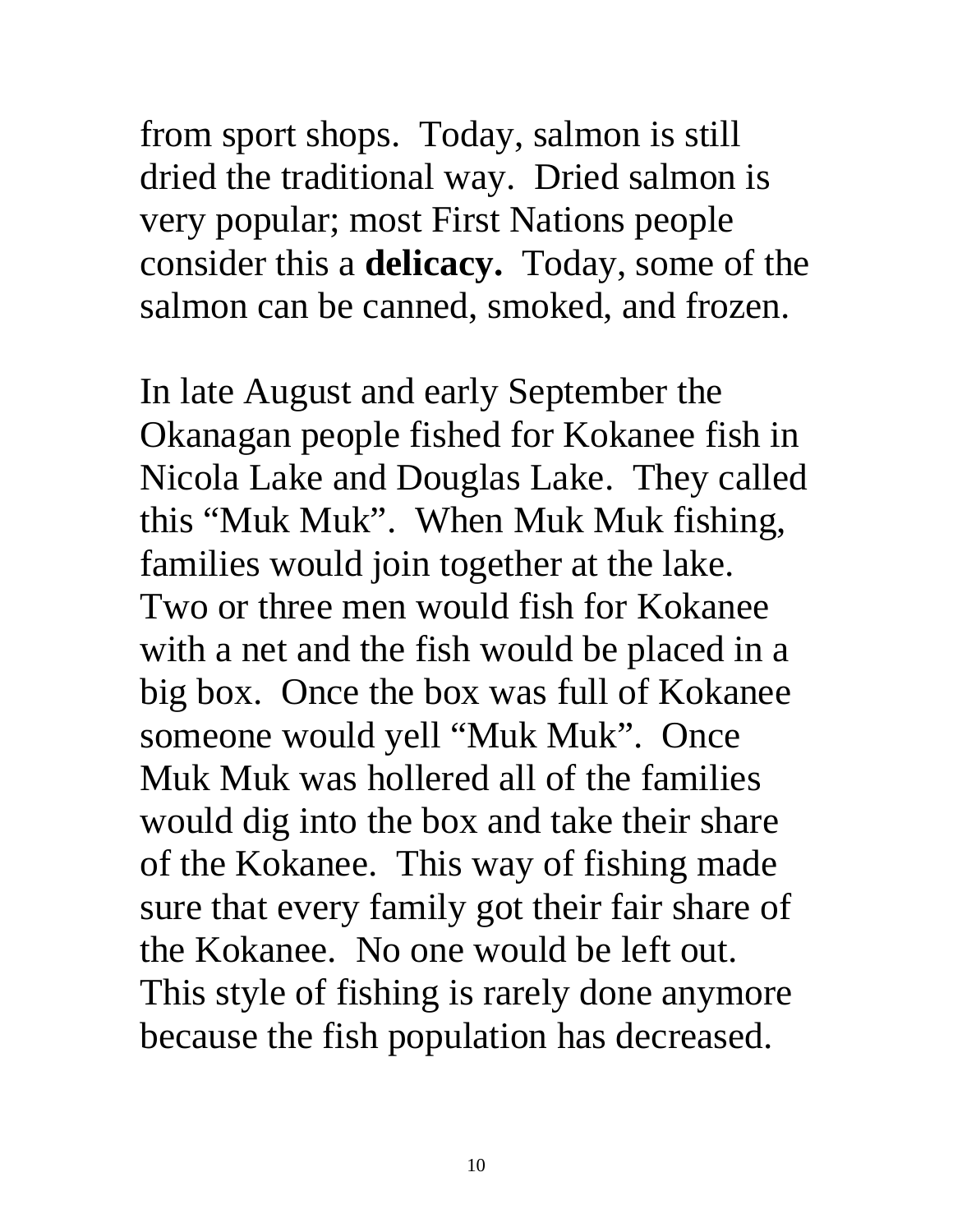Lake fishing is still an important part of Okanagan life today.

# **Questions**

- 1.Can you name three methods of fishing?
- 2. How was the salmon preserved?
- 3.Can you name three kinds of berries that are gathered?
- 4.Would you like to go fishing in the Fraser River or berry picking in the mountains with your family?

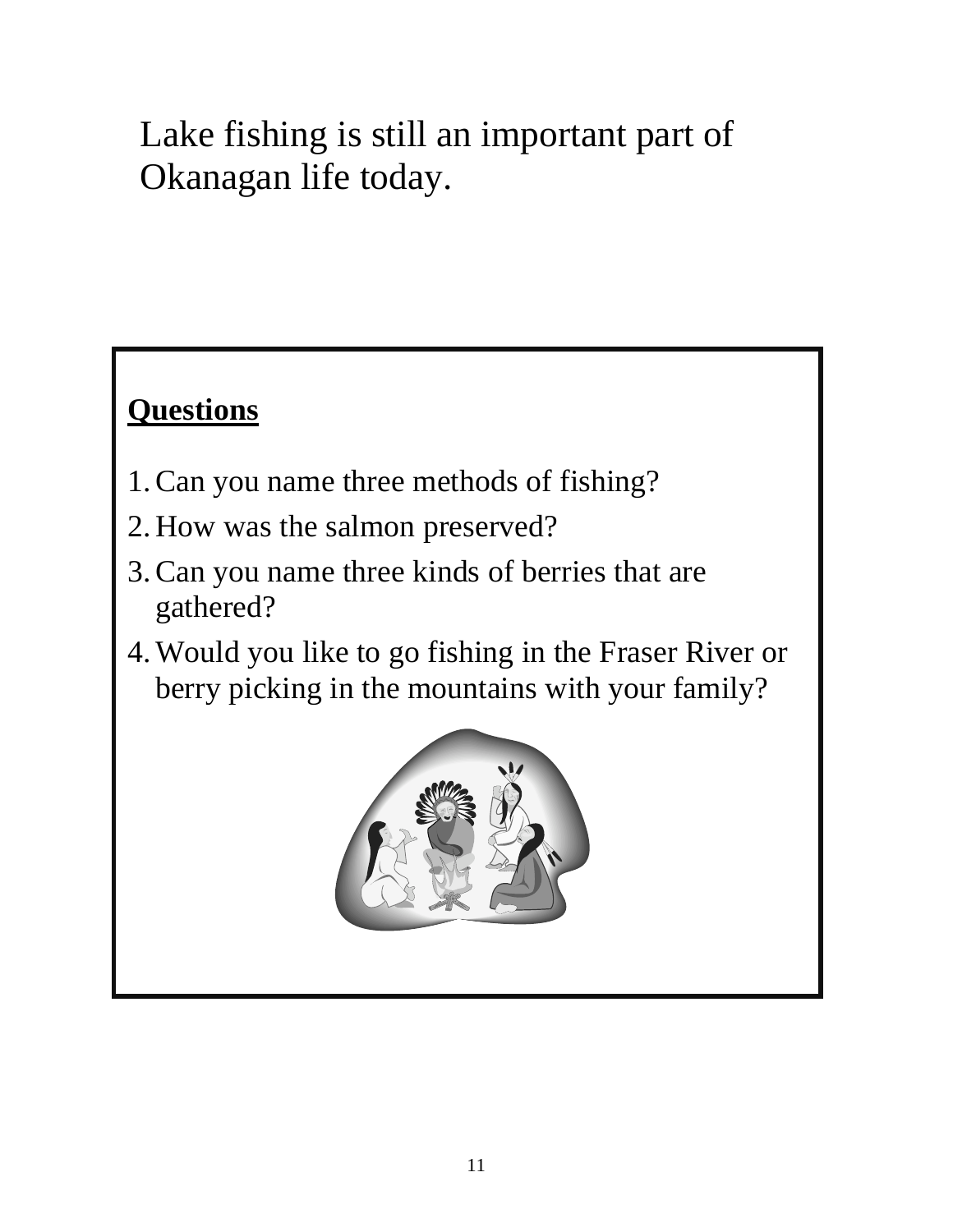# **Hunting**



The Okanagan and Nle?kepmx peoples considered hunting to be one of the most **honorable occupations.** The First Nations of the Nicola Valley hunted and trapped many animals. Large animals such as deer, elk, bear, and moose were hunted. Smaller animals such as beaver, rabbits, grouse, and ground hogs were also hunted. Each man was responsible for making his own hunting tools. The hunters had the following tools: Bows and arrows, knives, scrapers, deer fences, snares, traps and nets.



Jeremy Tom deer hunting in the Penask area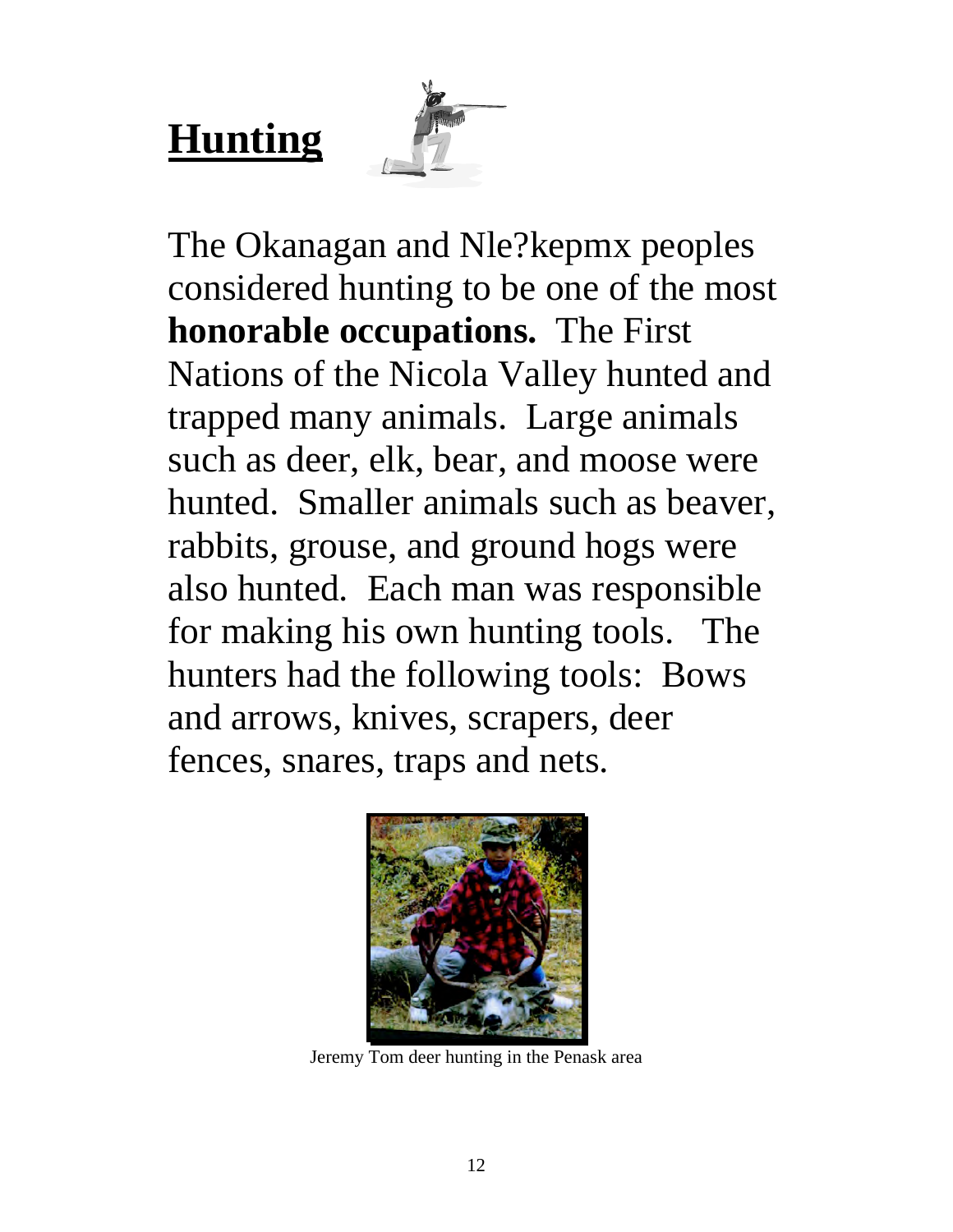The bows were made out of different types of wood. The bows were strengthened with **sinew.** Sinew is string made out of deer bone. Arrows were made from rose wood, or saskatoon bush. The arrowheads were usually made from stone. The men carried the arrows in a bag or pouch made from buckskin or a woven plant fiber material.



The chief of the hunters knew the best place to find animals and the best method of catching the animals. For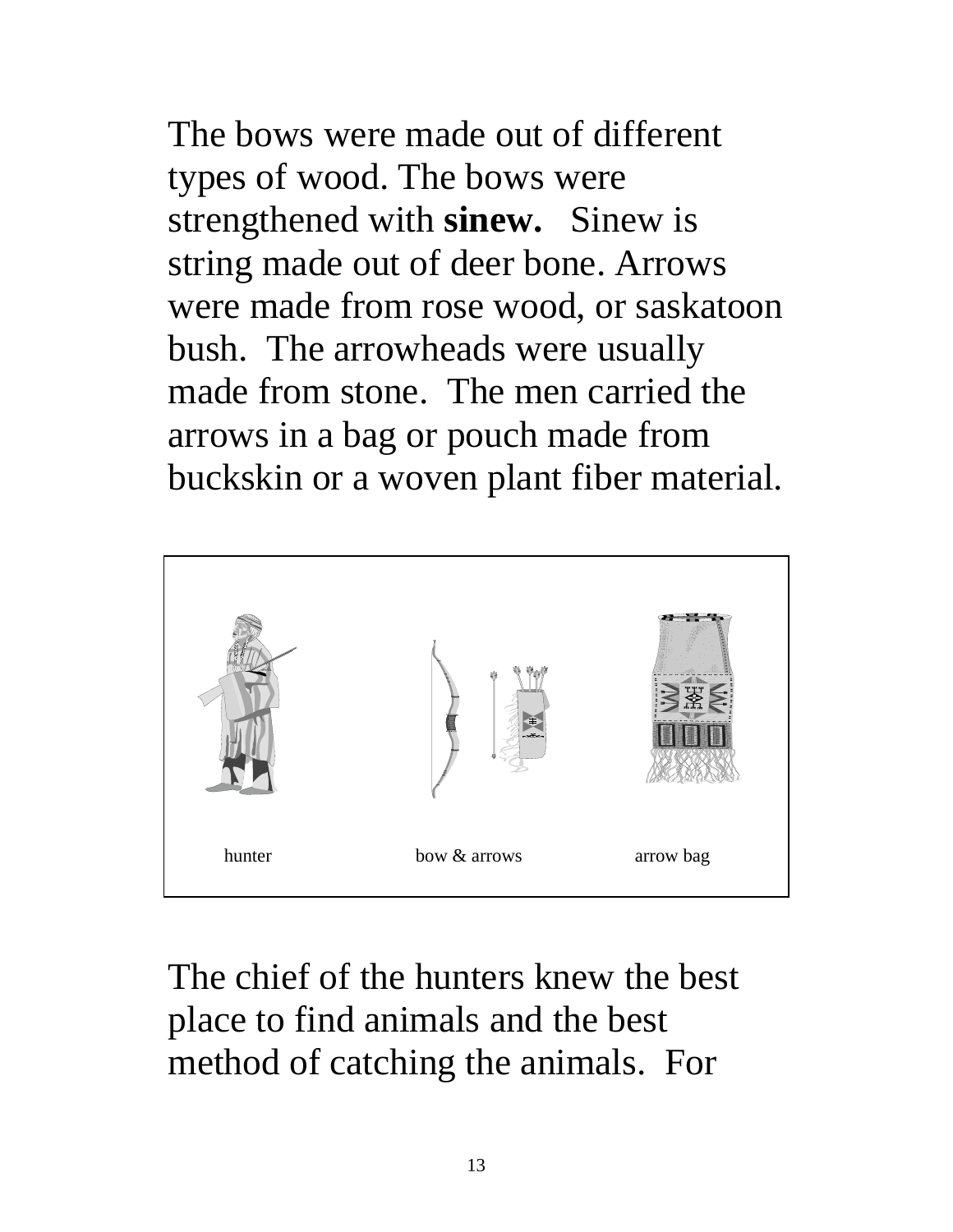example, in the early mornings and the late afternoons the deer would be by lakes or streams drinking. This was a good time for the men to hide until the deer came. Smaller animals such as rabbits and grouse were often snared. When skinning the meat the men made sure that none of the meat would be wasted. All parts of the animal were used. Take, for example, the deer:

# SOME USES OF DEER

**Hide**—used for clothing, pouches, moccasins, hair ties, blankets **Brains**—used to soften the hide **Sinew**—used for string, thread for sewing clothes, securing bows and other things **Hoofs**—could be used to decorate baskets, made into rattles **Antlers**—used for handles (e.g. on knives), whistles, pipes **Hind leg bones**—sewing and weaving needles or awls **Meat**—was used for food, dried, smoked boiled and pit cooking **Ribs**—used for scrapers **Intestines (tripe)**—food **Stomach**—used for water carrying bags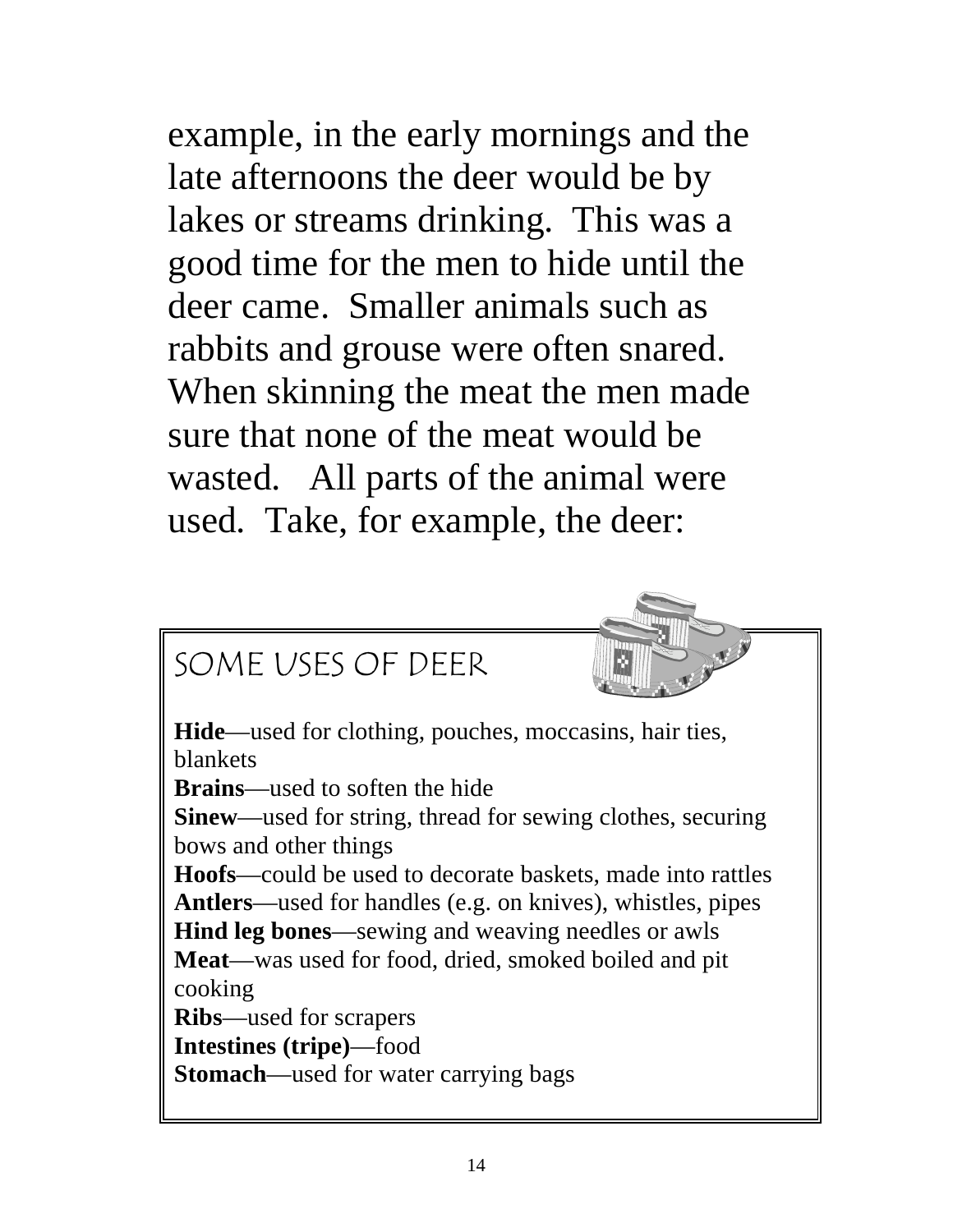It was believed that an animal would be **dishonored** if any part of it was wasted. The hunters had great respect for the animals because they depended on the animals for their own survival. When a young man caught his first deer he would give all of the meat away to the community.

Other hunting **ceremonies** included praying and **sweat-bathing** before a hunt. Sweat-bathing was done in a sweat lodge. Hot rocks would be placed inside the sweat lodge. Water is then poured over the rocks to create steam. The people inside the sweat lodge would pray while sitting in the sweat lodge. These ceremonies were ways to show respect, ask for protection and success and to ensure that there be more animals for the future generations.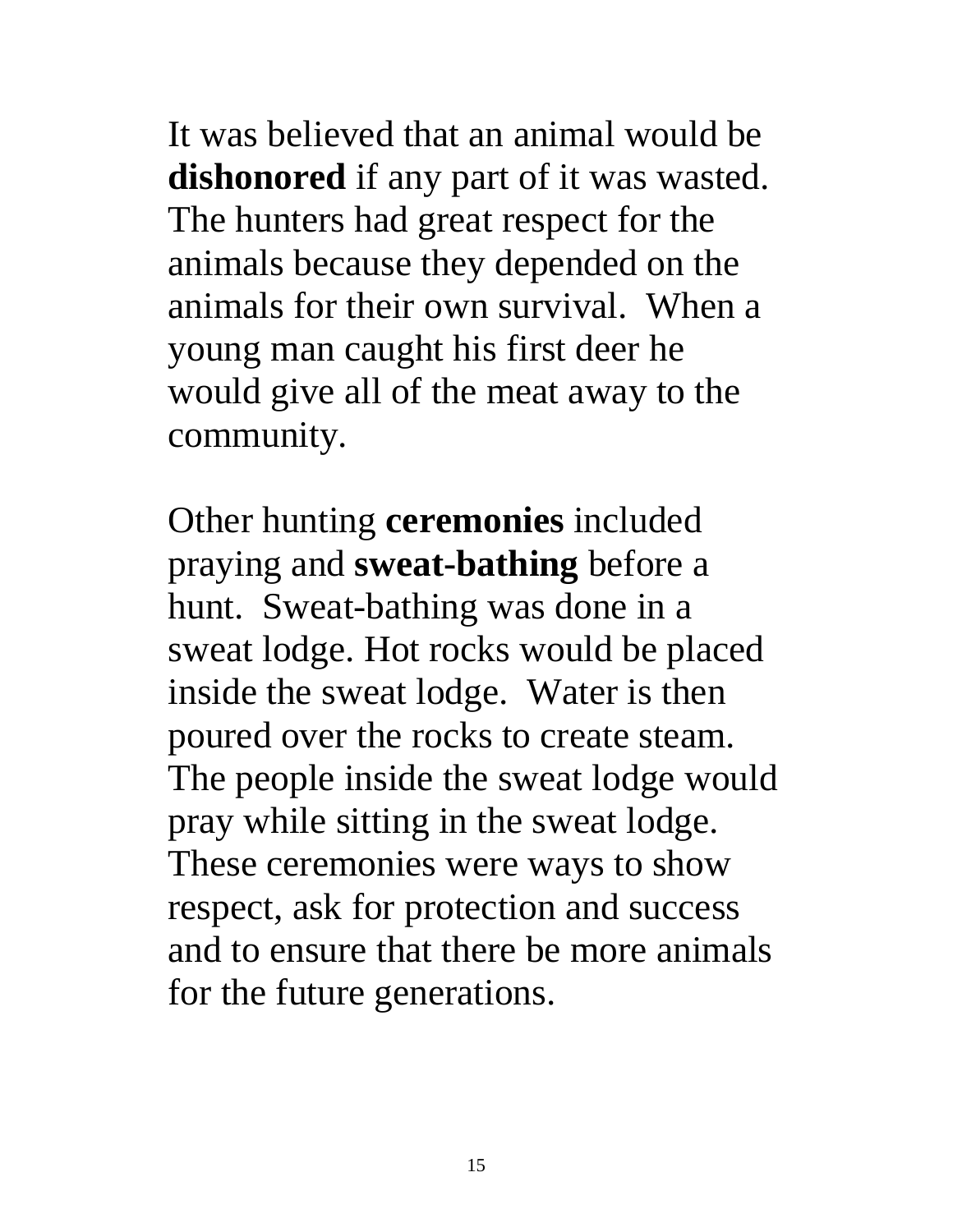Today the in the Nicola Valley the First Nations people still hunt. Many of the traditional hunting grounds are lost now because of highways, ranchlands, and development. Most families today still share the wild game, and ensure that the elders receive a share in the meat. The meat today is preserved by freezing, making it into a jerky, smoking and sometimes canning it.

Many people today still avoid wasting any part of the animal and use the various animal parts for traditional clothing and moccasins. There are also many crafts-persons and artists who use traditional techniques, such as tanning hides, to make **contemporary** arts and crafts. For example, in the Nicola Valley we have fashion designers, many people who make Native crafts (beading, earrings, dream catchers), people who still make moccasins and medicine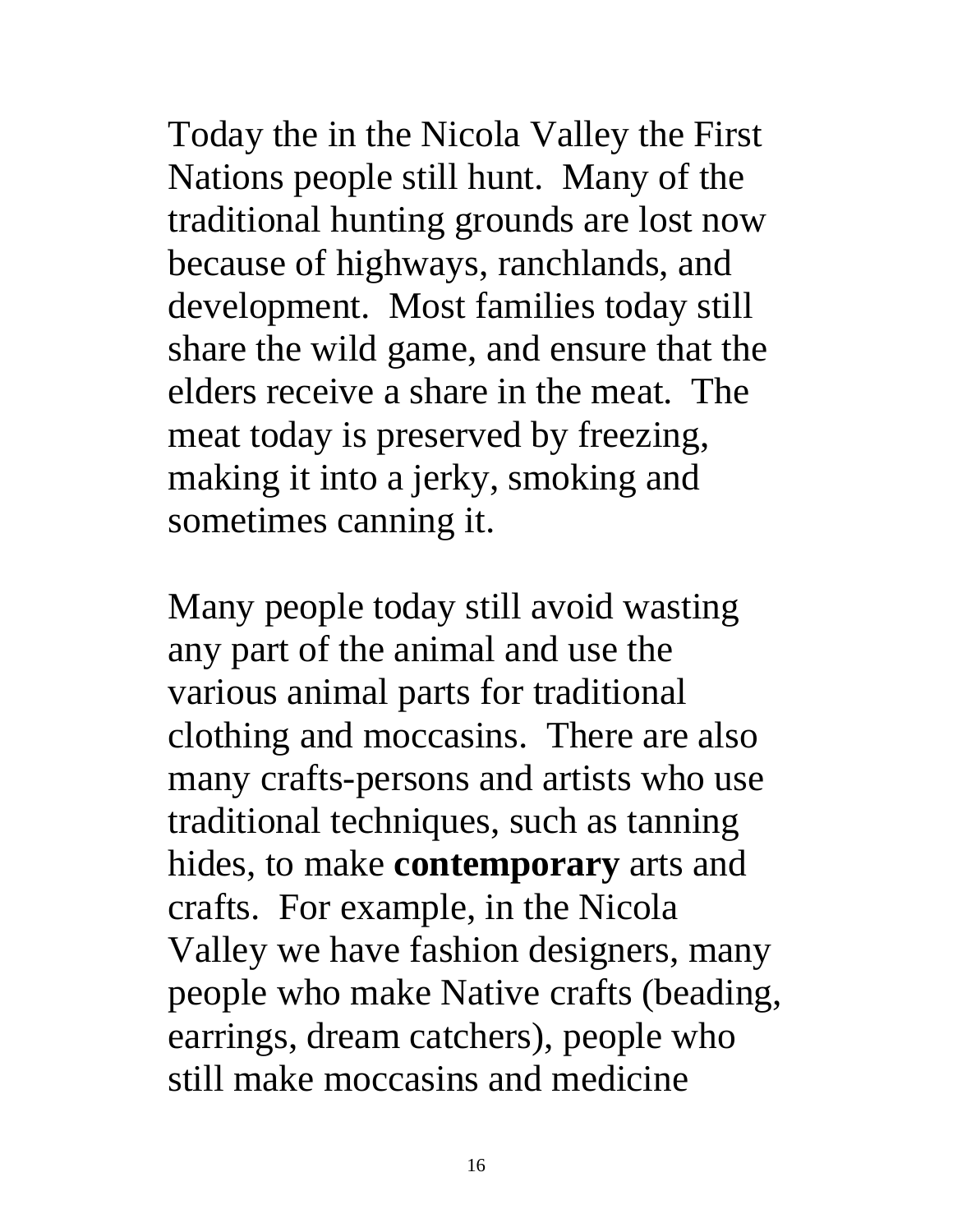pouches. Hunting is still a part of First Nations life today.

#### **ANIMAL SKINS**

During the fall months the men are



busy hunting and the women are busy preparing the hides. The deer, moose and elk hides were important hides. These hides were used for making clothing. The hair of the animals could be either scraped off of the animal or left on the animal for clothing. Furs from smaller animals such as squirrels often became decorations on the clothing.

One of the most common ways of preparing hides is called "tanning hides." The following steps were taken when tanning hides: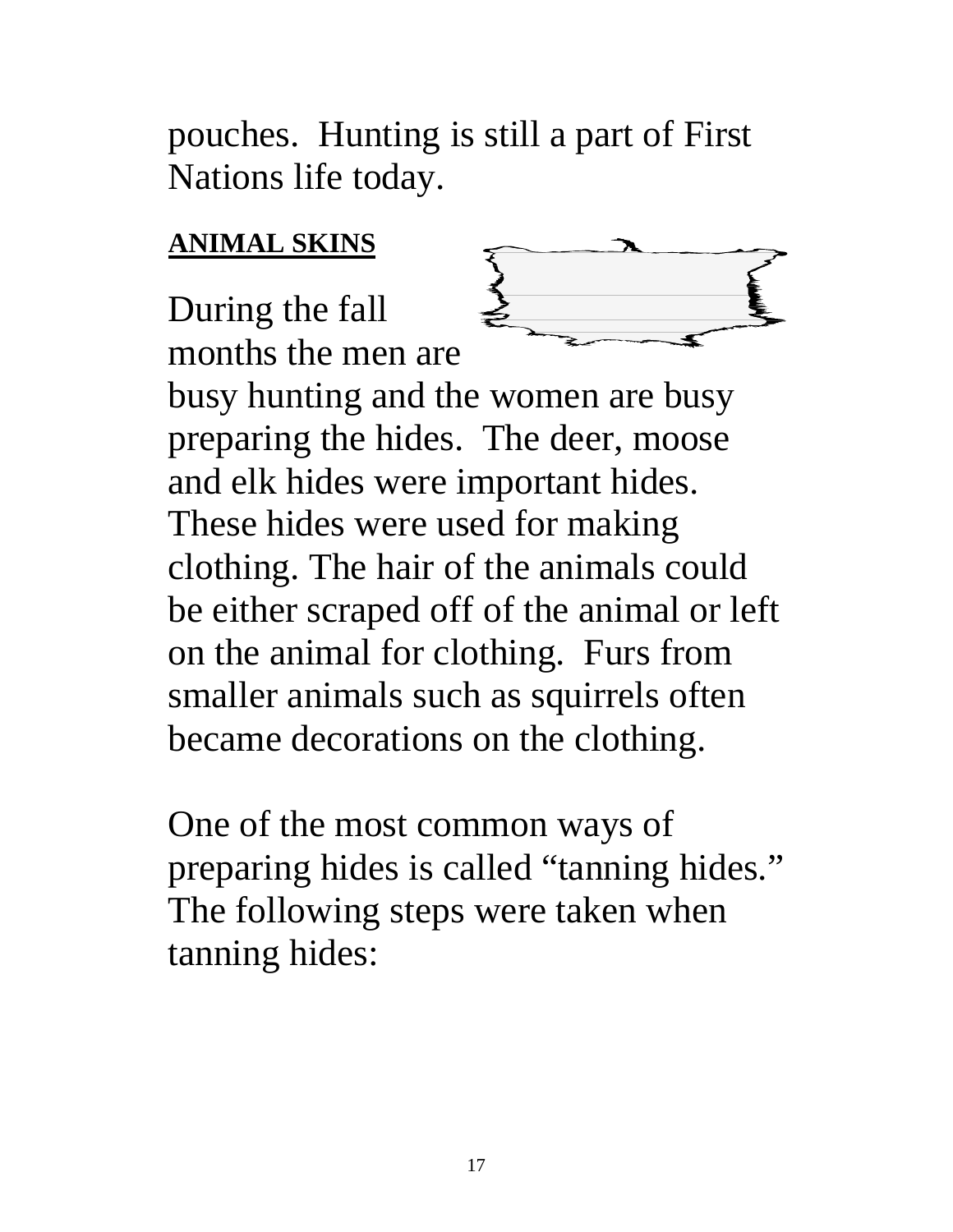## TANNING HIDES

- 1. The hide of the animal is removed in a specific way and in one piece.
- 2. The excess fur is scraped off of this hide with a scraper made from the rib bone.
- 3. The scraped skin is placed in a soaking solution: A mixture of brains and water. (Today's tanners add fabric softeners, bleach, and/or oils to the mixture)
- 4. The hide is then laces and stretched on a frame.
- 5. The women push the hide with a poking stick. This helps to stretch and soften the hide. When the hide becomes loose on the frame, some people tighten the laces.
- 6. If the hide does not soften, the tanner will repeat steps 2-4.
- 7. The hide is colored by smoking it with decayed wood such as fir and cottonwood. The hide is then placed on a framework of sticks and smoked until the desired color is achieved.

The women and men would make blankets, clothing, leggings, gloves, bags and moccasins out of the tanned hides. Today there are many people, both young and old who know how to tan hides. Some of the traditional garments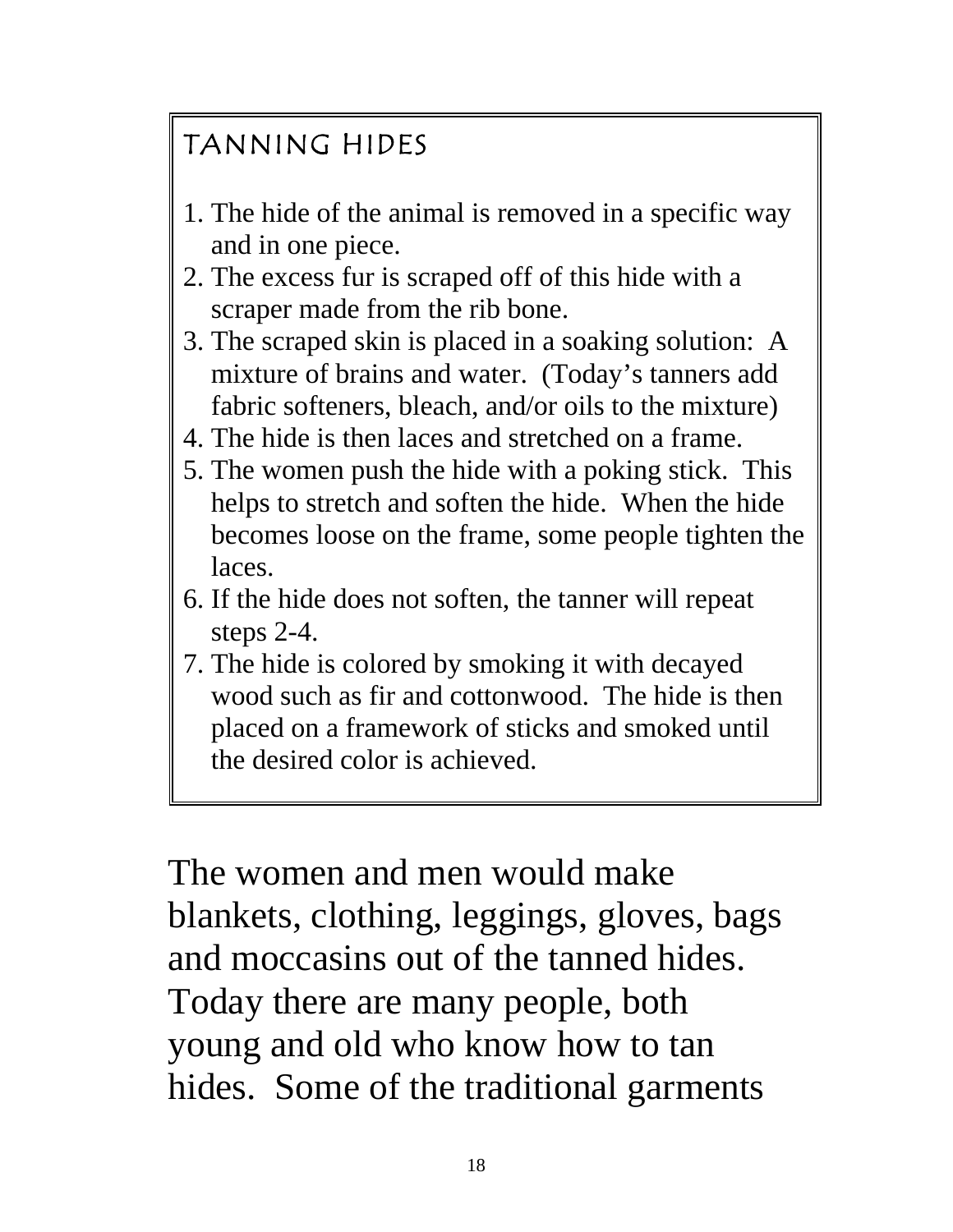# are still made by the men and women of the Nicola Valley.

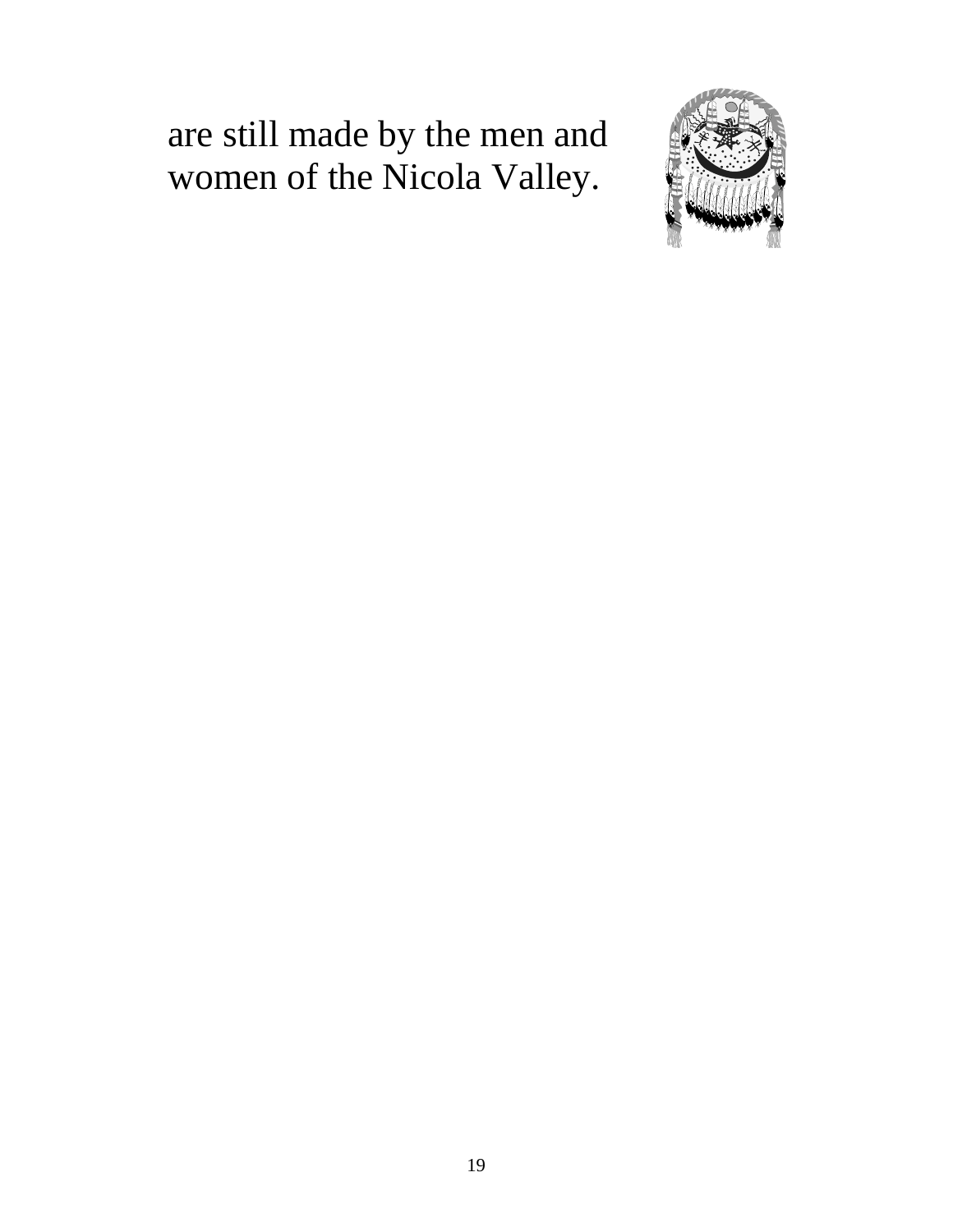#### **Activities Enjoyed by the People of the Nicola Valley**





Shanny McIvor: NVFSC Cheryl & Allison McLeod: riding





Ivan Holmes: Dancer Naomi Jackson: Drama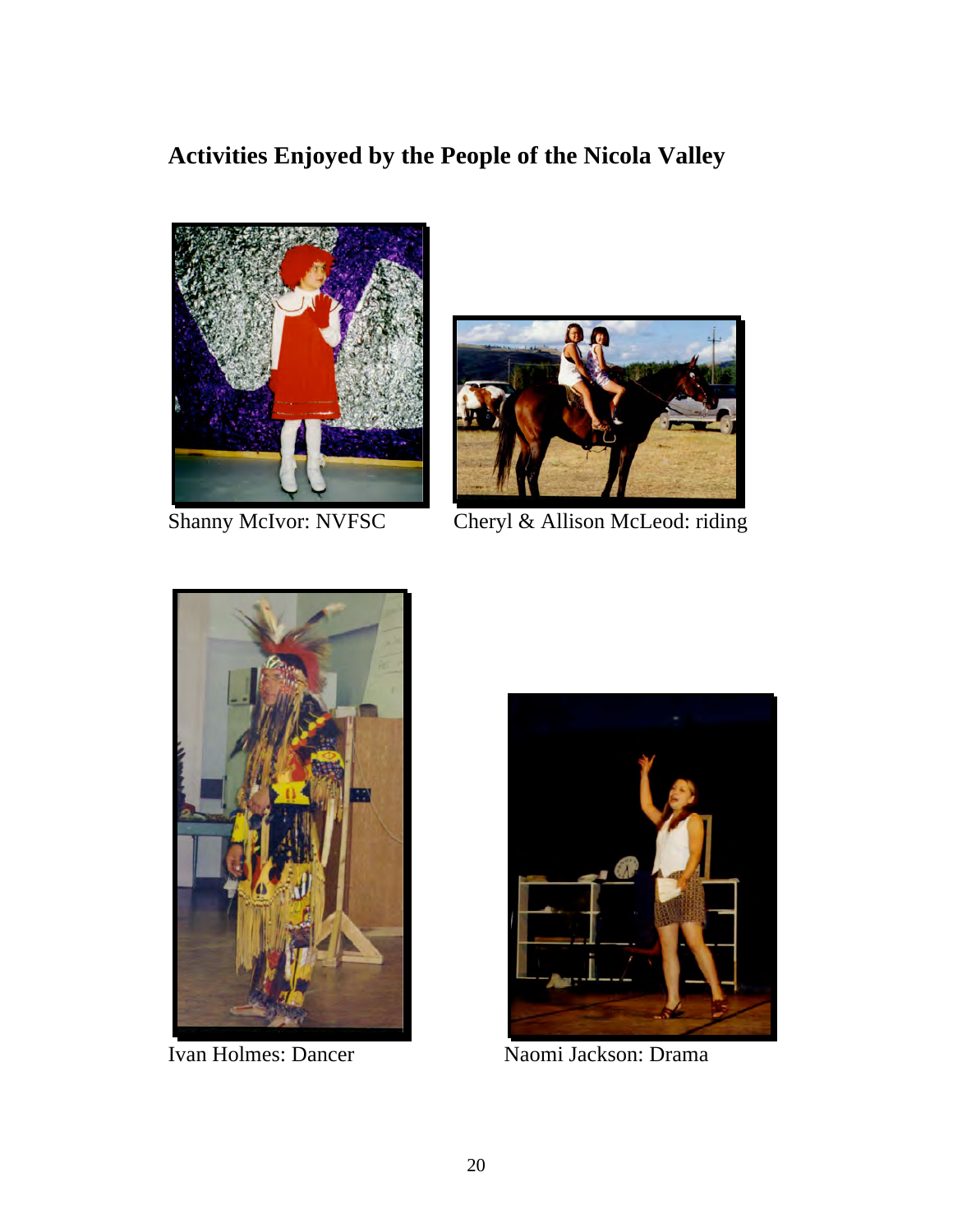## **Glossary**



| abundance | a quantity that is more than<br>enough, great plenty; full<br>supply.                                                        |
|-----------|------------------------------------------------------------------------------------------------------------------------------|
| adapted   | change one's behavior so as<br>to fit in with a new situation.                                                               |
| appoint   | name to an office or position.<br>This man was appointed<br>chief.                                                           |
| attract   | draw to oneself: <i>The light</i><br><i>attracts the fish.</i>                                                               |
| authority | the power to enforce<br>obedience; right to command<br>or act. <i>Chiefs have the</i><br><i>authority to make decisions.</i> |
| boundary  | a limiting line; something<br>that functions as a dividing<br>line, especially between<br>properties.                        |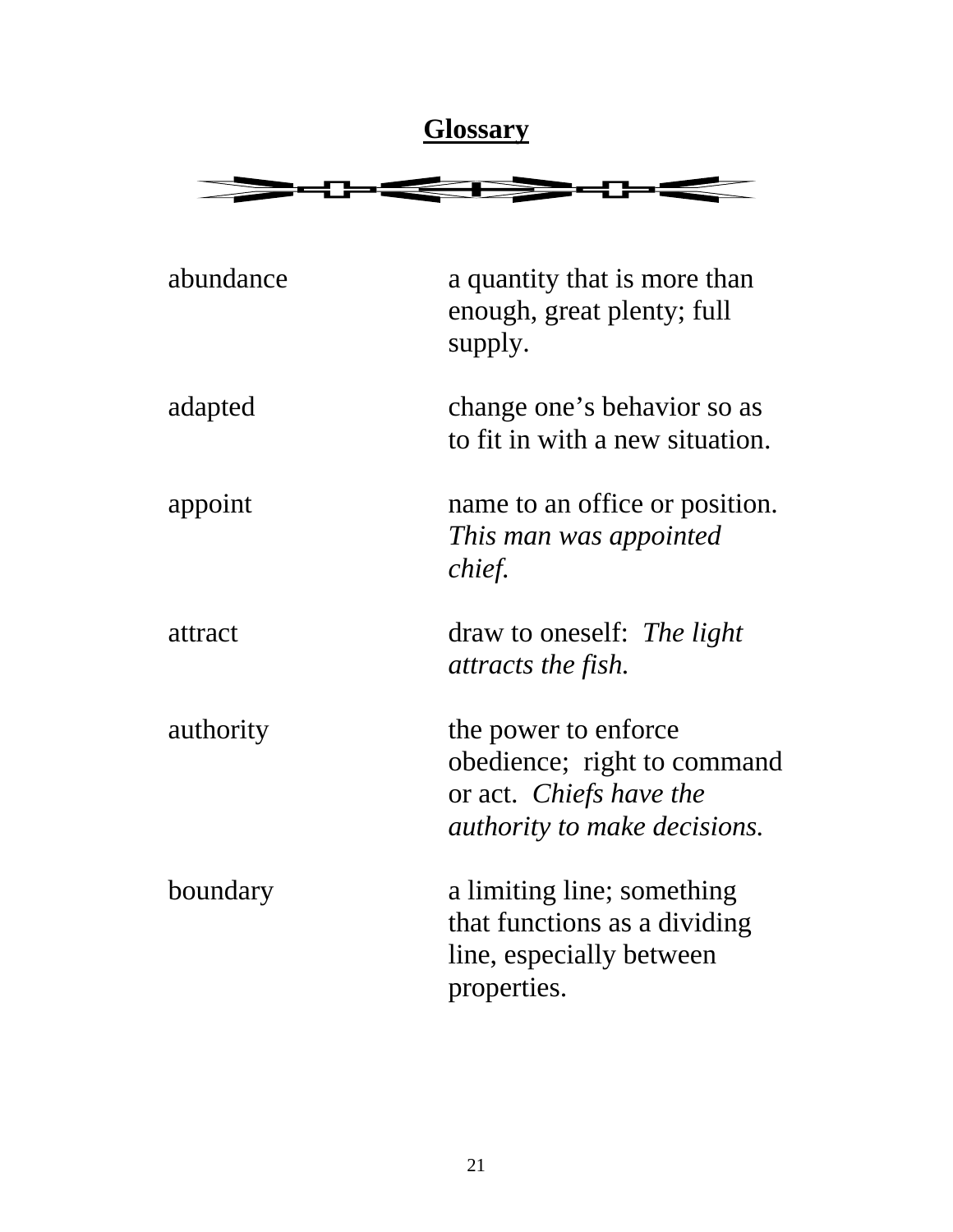| ceremonies   | a special form or set of acts<br>to be done on special<br>occasions.                             |
|--------------|--------------------------------------------------------------------------------------------------|
| contact      | the meeting or coming<br>together of two or more<br>people.                                      |
| contemporary | having to do with the present<br>time; current.                                                  |
| delicacy     | a choice kind of food.                                                                           |
| dip net      | a fishing net with a long<br>wooden handle. Dip nets<br>were used in fast moving,<br>deep water. |
| dishonored   | a loss of honor or reputation;<br>shame; disgrace.                                               |
| European     | a person whose recent<br>ancestors came from Europe.                                             |
| extended     | extensive; widespread.                                                                           |
| honorable    | having or showing a sense of<br>what is right and proper;<br>honest and upright.                 |
| insulate     | keep from losing or                                                                              |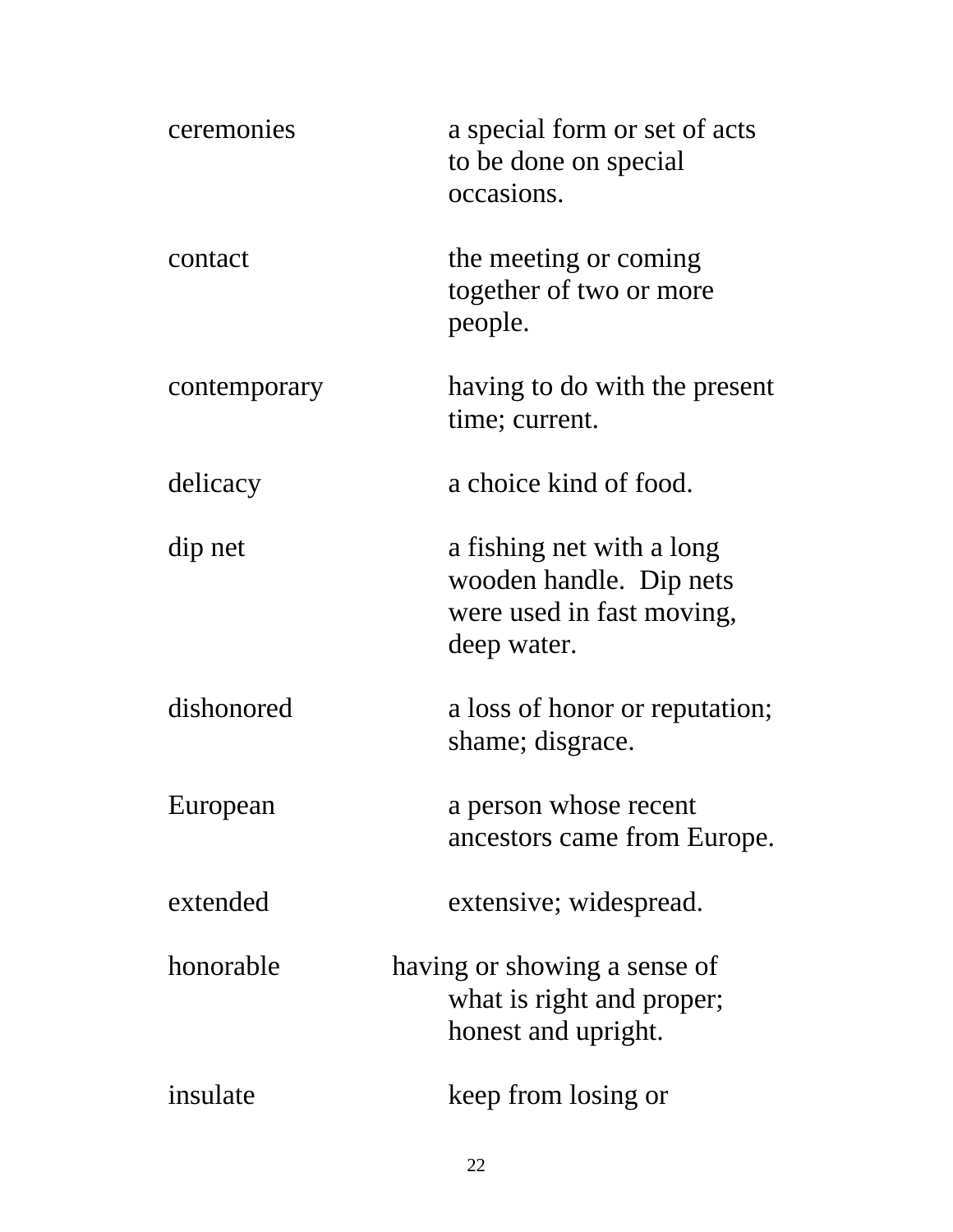## transferring heat.

| insulator    | something that insulates.                                                                                            |
|--------------|----------------------------------------------------------------------------------------------------------------------|
| intrude      | thrust oneself in; come<br>unasked and unwanted.                                                                     |
| location     | a position or place.                                                                                                 |
| mobile       | capable of being moved<br>easily; moveable.                                                                          |
| occupation   | one's business or<br>employment; trade.                                                                              |
| pitch        | a sticky substance obtained<br>from trees. Pitch was used<br>when torchlight fishing.                                |
| portable     | capable of being carried;<br>easily carried: The summer<br>lodge was a portable<br>dwelling.                         |
| resources    | any supply that will meet a<br>need: The Nicola Valley's<br>resources include plants, trees,<br>animals, rivers, and |
| fish.respect | honor, esteem: <i>children</i>                                                                                       |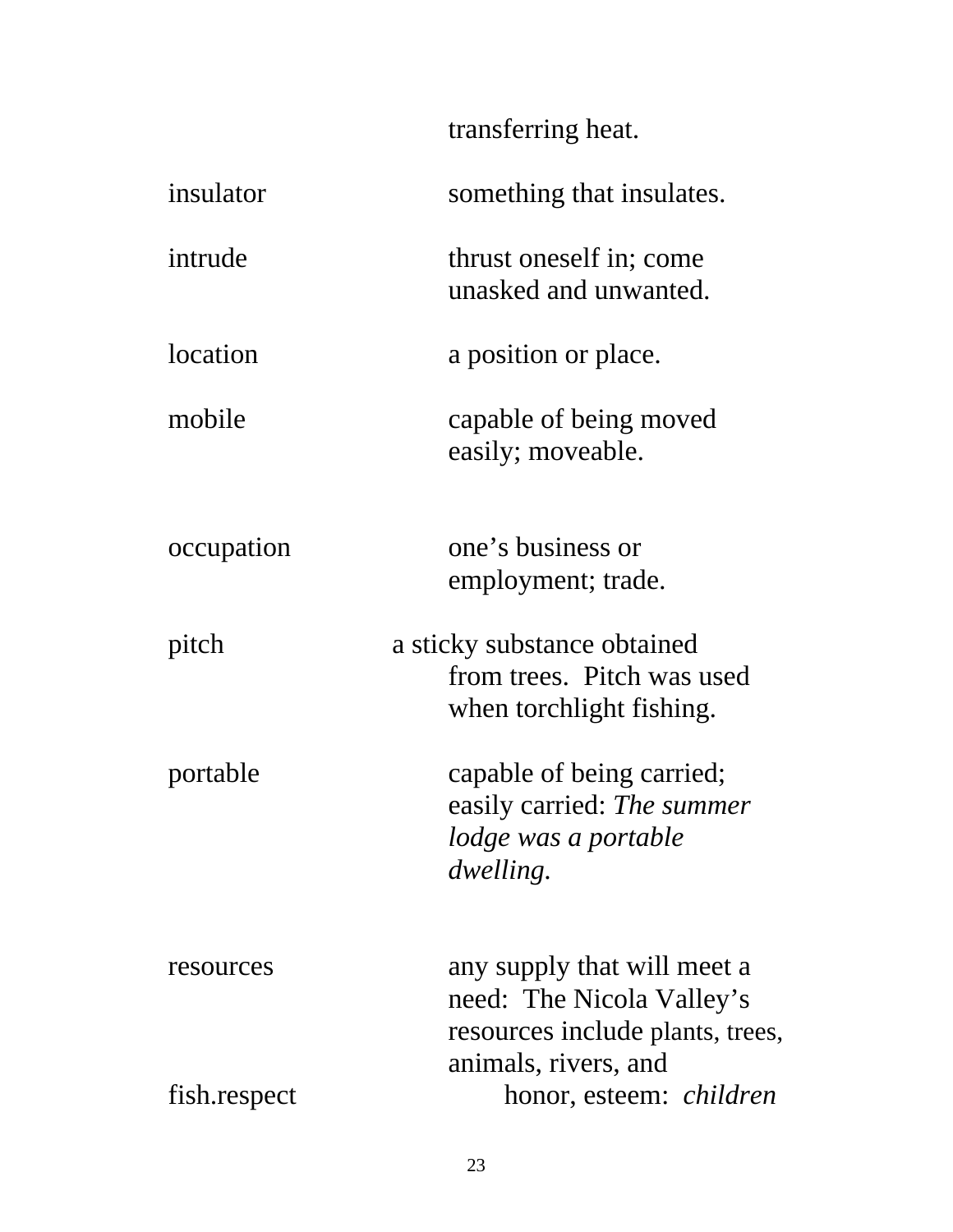|                    | should respect their elders.<br>Feel or show honor or esteem<br>for.                                                                |
|--------------------|-------------------------------------------------------------------------------------------------------------------------------------|
| responsible        | obliged or expected to<br>account for: <i>Each family was</i><br>responsible for moving their<br>own goods.                         |
| scarce             | hard to get; rare: <i>food often</i><br>became scarce during a long<br>winter.                                                      |
| sinew              | a tough, strong band or cord<br>that joins muscle to bone;<br>tendon: First Nations people<br>made a strong thread out of<br>sinew. |
| sweat-bathing      | a ceremony that takes place<br>in a sweat lodge. The people<br>pray when they are<br>inside the sweat lodge.                        |
| torchlight fishing | the act of fishing at night. A<br>torch was lit and held above                                                                      |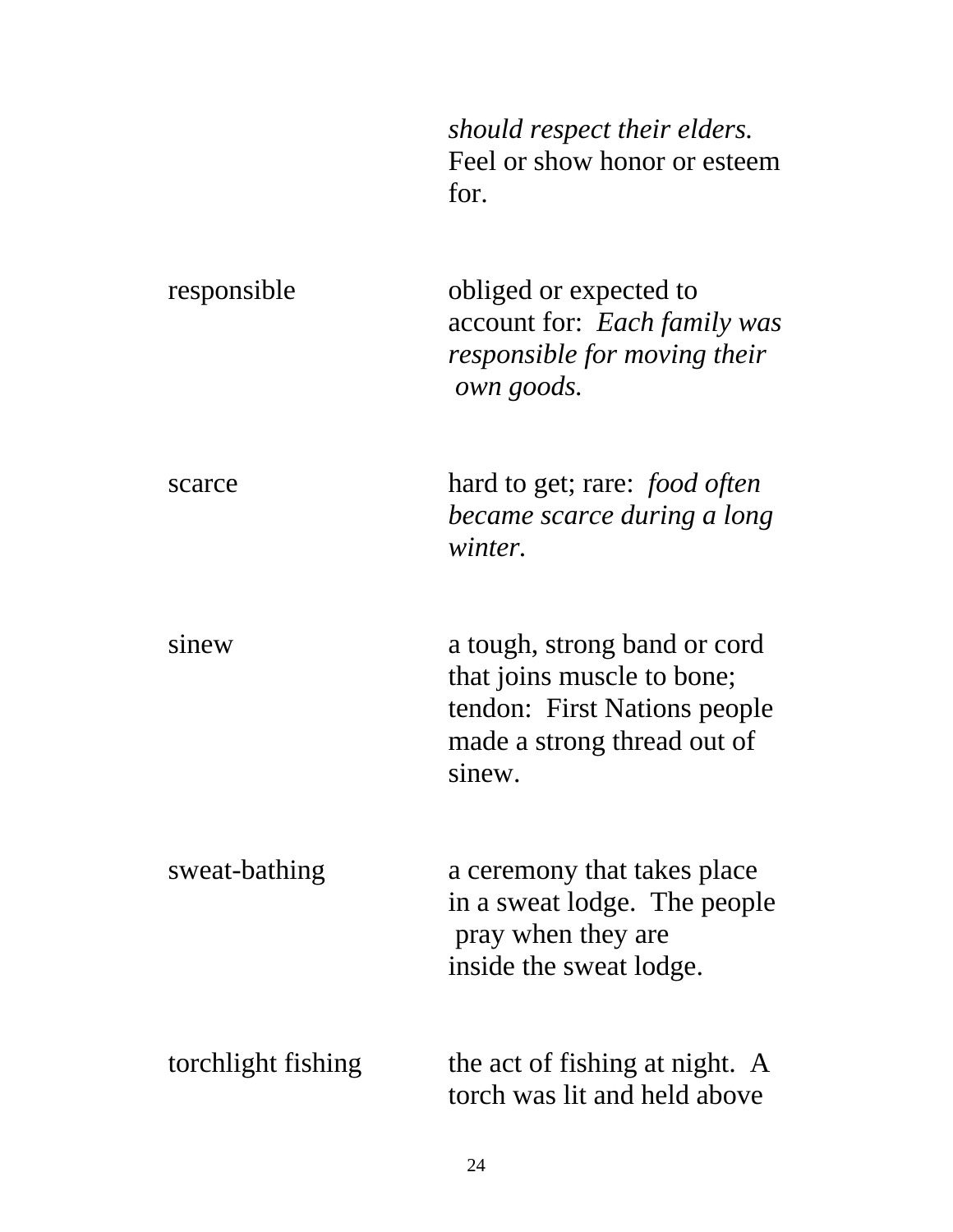the water. The fish would see the light and swim towards it. The fishermen would then spear the fish.

weirs a fence of stakes or broken branches put in a stream or channel to catch fish.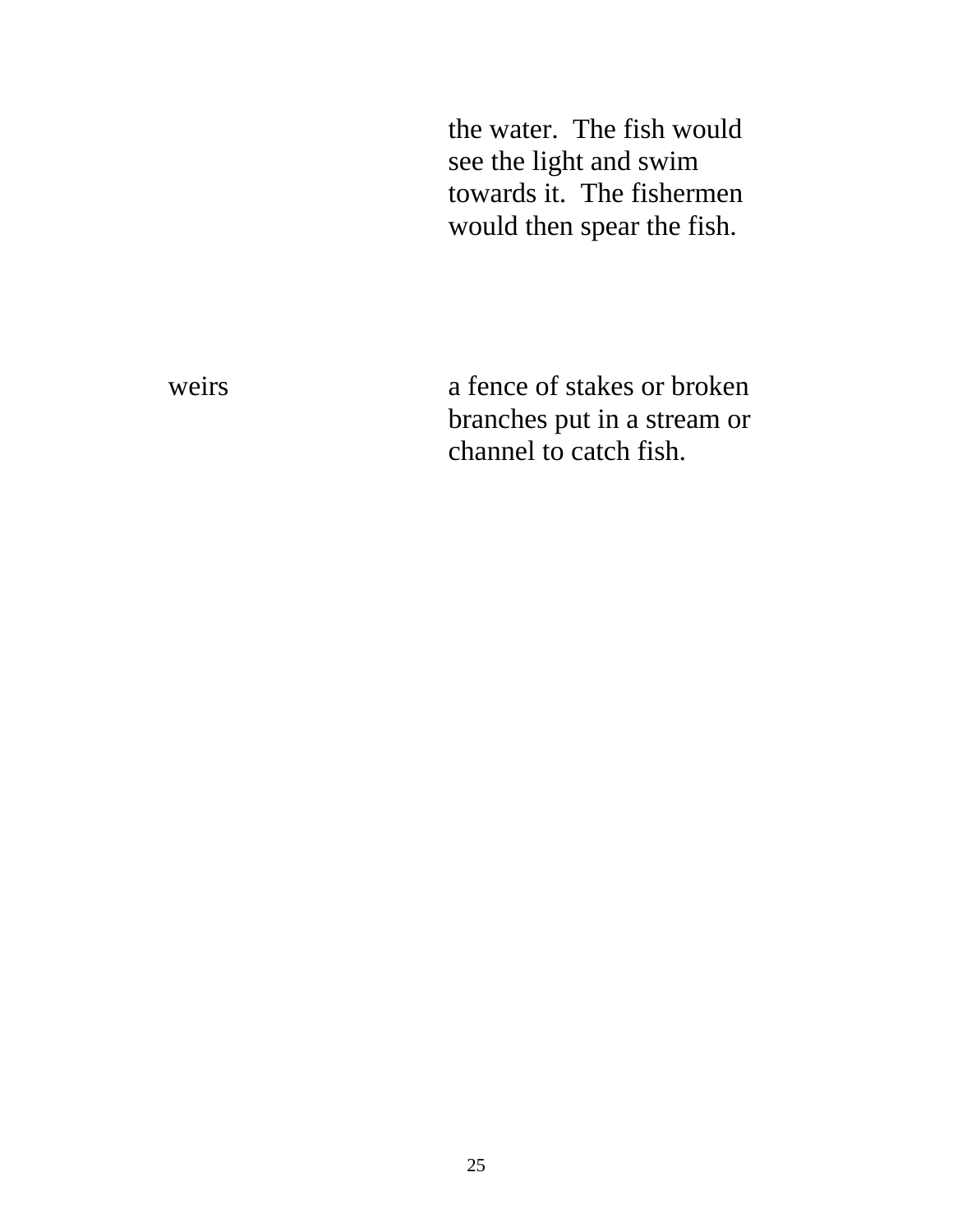#### *SELECT BIBLIOGRAPHY BOOKS AND ARTICLES:*

Caduto, Michael, Bruchac, Joseph. 1989. *Keepers of the Earth: Native Stories and Environmental Activities for Children.* Sask.: Fifth House Publishing.

Kirkness, Verna. 1992. *First Nations and Schools: Triumphs and Struggles.*  Toronto: Canadian Education Association.

M'Gonigle, M., Wickwire, W. 1989. *Stein, The Way of the River.* Vancouver: Talonbooks.

Teit, James. 1898. *Folk-Tales of Salishan and Sahaptin Tribes.* New York: American Folk-Lore Society.

Tepper, Leslie H. 1994. *Earthline and Morning Star: Nlhakapmx Clothing Traditions.* Quebec: Canadian Museum of Civilization.

Turner, Nancy., Thompson, Laurence C., Thompson, Terry M., & York, Annie Z. 1990. *Thompson Ethnobotany: Knowledge and Usage of Plants by the Thompson Indians of BC.* Royal B.C. Museum.

Wickwire, Wendy. 1989. *Write it on Your Heart: The Epic World of an Okanagan Storyteller.* Vancouver: Talonbooks.

Wyatt, Dave. *Handbook of North American Indians: The Thompson Indians.*  University of Victoria.

Wyatt, D., Wyatt, J. 1971. *Nicola Valley Indian History.* University of Victoria.

#### *STORIES:*

Hanna, Darwin., Henry, Mamie. 1996. *Our Tellings: Interior Salish Stories of the Nlha7kapmx People.* University of B.C. Press.

Okanagan Tribal Council. 1984. *How Turtle Set The Animals Free.* Penticton, B.C.: Theytus Books.